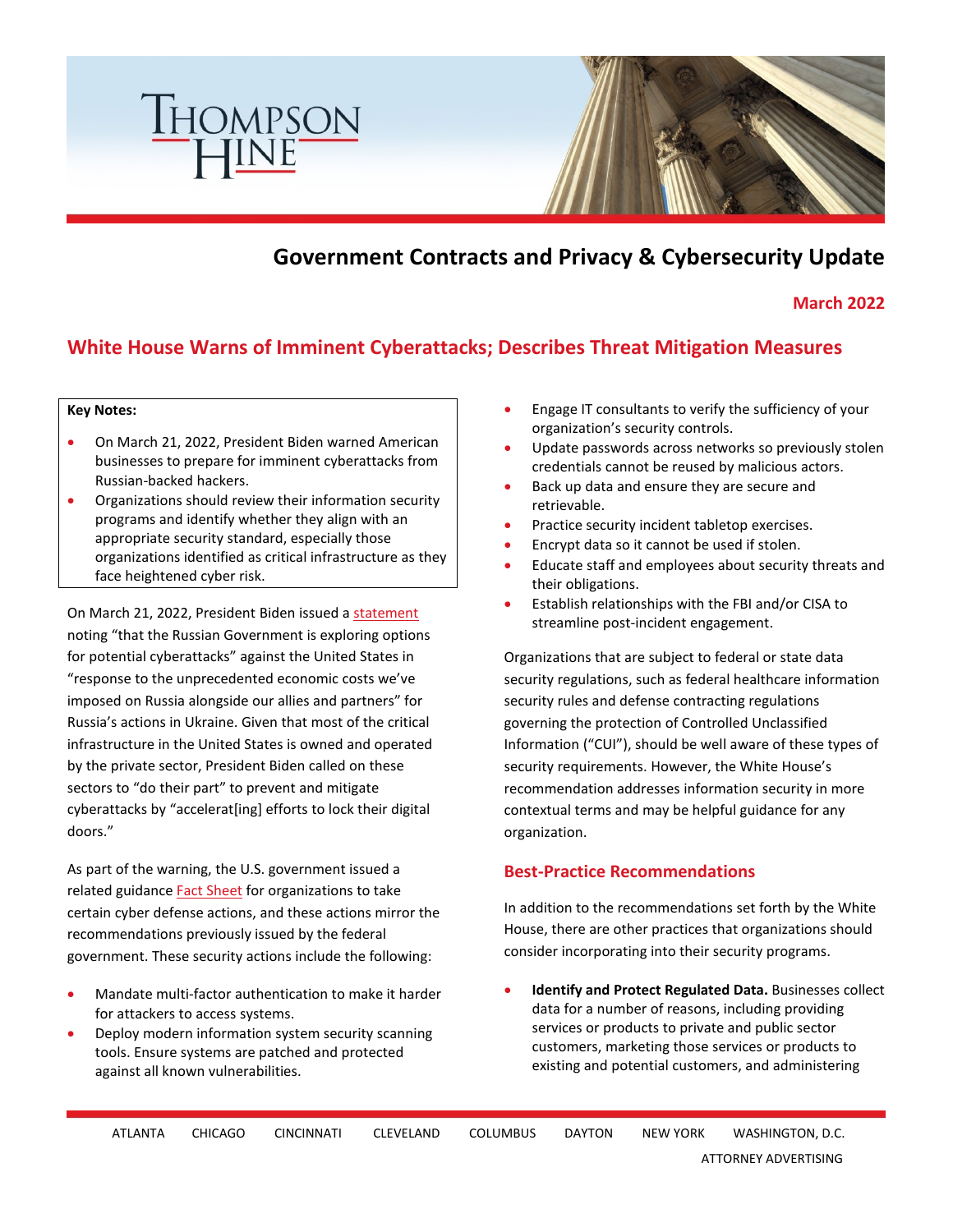their internal employees and personnel. In order for such data to be properly safeguarded, organizations need to be able to identify, in accordance with a riskbased criteria, the types of data they retain, where it is stored, how it is accessed and shared, and the timeframe and mechanisms used to dispose of it at the end of its lifecycle. Accordingly, organizations should undertake detailed data inventory and mapping exercises to identify all sensitive or otherwise regulated data within an organization's custody and control, including personal data and CUI.

- **Cyber Risk Insurance.** A key part of any cyber risk mitigation plan is cyber or data protection insurance, which can minimize loss and damages following a ransomware attack or other cybersecurity event. Accordingly, organizations must understand the scope of their insurance coverage, potential exclusions (such as wartime or hostility exclusions), and claims notification timelines and processes. In the event such insurance is not adequate, organizations should immediately seek to identify whether they can procure supplemental or replacement coverage to minimize the risk. It is also important for organizations to understand whether their insurance carrier requires them to retain insurance-approved security consultants or law firms following an incident, and ensuring these outside stakeholders are incorporated into the organization's incident response plan.
- **Establish a Clear Vendor Security Management Program and Policy.** An organization's information security program is only as strong and sufficient as the third parties that process and retain their data. In turn, a vendor security management policy or program validates whether a third-party service provider can implement and maintain an information security program that complies with all applicable laws, statutes, and regulations, and data protection standards set forth by a business. Organizations should ensure their service provider contracts include appropriate data protection clauses based on the scope of the services and risk levels, such as specified security standards, confidentiality rules, and data localization requirements. These requirements should be supported by information security policies, security attestation, and audits, which the service provider should furnish to your organization on an ongoing basis. In order to minimize loss in this area, service provider contracts should include clear rules and responsibilities in the event of data breach, including any notification and indemnification obligations. It is

also important that these standards and criteria are included in any subcontractor terms and conditions. Organizations should consider such a vendor management program even if they are not subject to federal or state laws that mandate similar requirements.

• **Closely Monitor Cybersecurity Resources to Track New Threats as They Appear.** Organizations should monitor any security updates and warnings regarding cyber threats. With the potential rollout of new malware by Russia or other state-sponsored actors, organizations must stay abreast to evolving cyber threats and be prepared to implement any mitigating security patches or programs. The U.S. Department of Homeland Security, the Federal Bureau of Investigation, and other federal agencies routinely publish cyber threat alerts and should be a resource for any organization.

#### **Conclusion**

It is imperative that organizations operating in, or supporting, critical infrastructure sectors understand and respond to current cybersecurity threats arising from the Russia-Ukraine war. If your business needs assistance in developing or updating an information security program, please contact one of our Thompson Hine attorneys below.

### **FOR MORE INFORMATION**

For more information, please contact:

**Steven G. Stransky** 216.566.5646 202.263.4126 [Steve.Stransky@ThompsonHine.com](mailto:Steve.Stransky@ThompsonHine.com)

**Mona Adabi** 202.263.4147 [Mona.Adabi@ThompsonHine.com](mailto:Mona.Adabi@ThompsonHine.com)

**Thomas F. Zych** 216.566.5605 [Tom.Zych@ThompsonHine.com](mailto:Tom.Zych@ThompsonHine.com)

**Francis E. (Chip) Purcell, Jr.** 202.263.4118 [Chip.Purcell@ThompsonHine.com](mailto:Chip.Purcell@ThompsonHine.com)